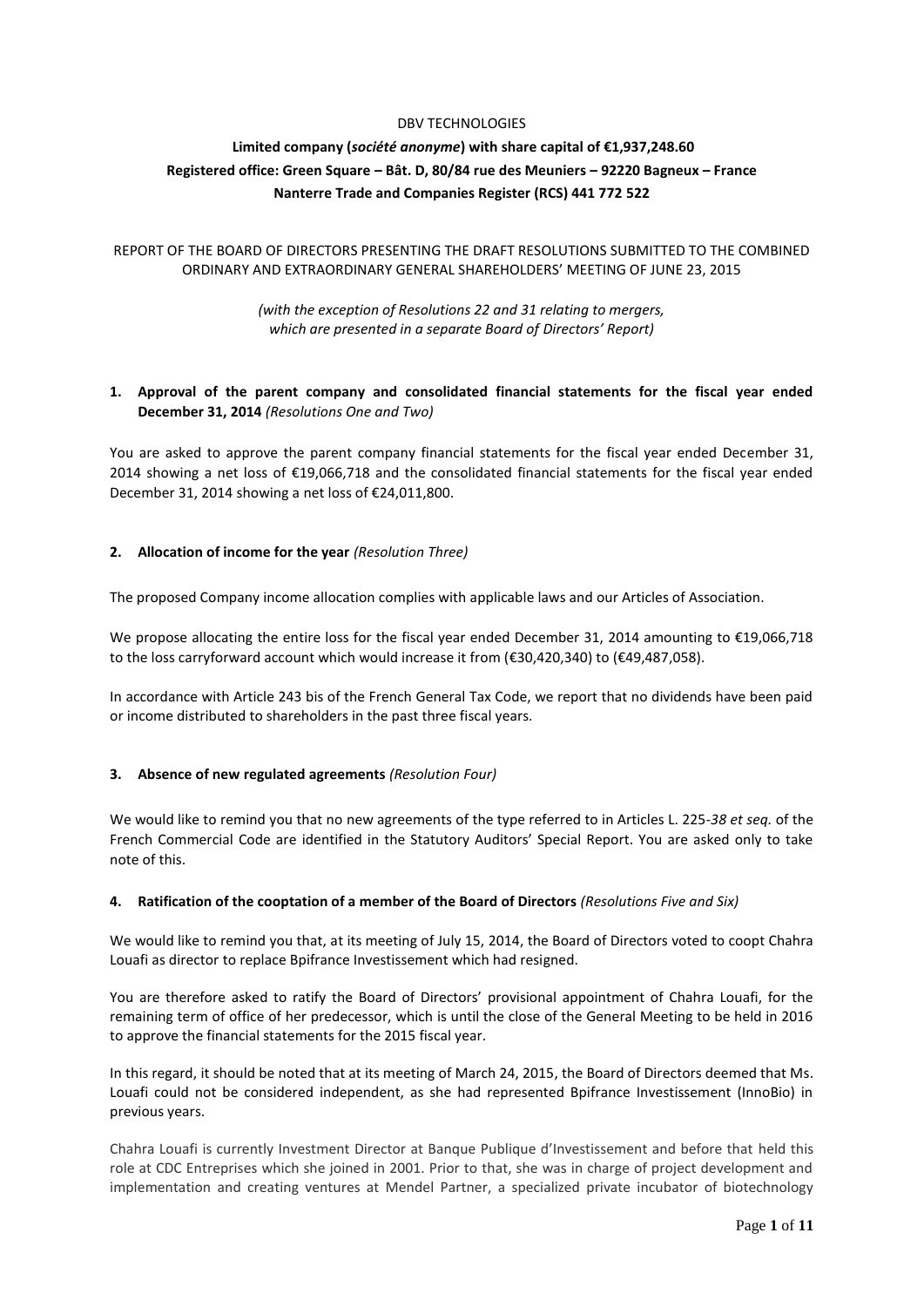companies. At CDC Entreprises, she was in charge of, among other matters, investment funds, in particular start-up funds and biotechnology funds, and technology transfer arrangements. In October 2009, she joined the management team of InnoBio Fund (managed by Bpifrance Investissement), a fund in which biotechnology companies invest.

In addition, we would like to remind you that, at its meeting of March 6, 2015, the Board of Directors decided to coopt Daniel Soland as director to replace Didier Hoch who had resigned.

You are therefore asked to ratify the Board of Directors' provisional appointment of Daniel Soland for the remainder of the term of office of his predecessor, which is until the close of the General Meeting to be held in 2016 to approve the financial statements for the 2015 fiscal year.

In this regard it should be noted that at its meeting of March 6, 2015, the Board of Directors deemed that Mr. Soland could be considered independent based on the criteria in the MiddleNext Code which the Company has adopted as its reference for corporate governance. Daniel Soland has been appointed a member of the Company's Audit Committee.

Daniel Soland most recently served as Senior Vice President and Chief Operating Officer of ViroPharma and currently sits on the Board of Tarsa Therapeutics. In addition to his position at ViroPharma, where he helped build its organizational and commercial infrastructure, Mr. Soland previously served as President of Chiron Vaccines and helped engineer the company's turnaround leading to Chiron's acquisition by Novartis. Prior to that he was President and Chief Executive Officer of Epigenesis Pharmaceuticals. At GlaxoSmithKline Biologicals, Mr. Soland served as Vice President and Director, Worldwide Marketing Operations. Earlier in his career, he held positions of increasing responsibility in sales and product management at Pasteur-Merieux's Connaught Laboratories. He holds a Bachelor of Science degree in Pharmacy from the University of Iowa.

## **5. Directors' attendance fees** *(Resolution Seven)*

You are asked to increase the total amount of directors' attendance fees allocatable to the Board of Directors by €100,000 to €350,000.

This decision would apply to the current fiscal year and continue until revised. The Board of Directors decided to increase directors' attendance fees after reviewing European and U.S. market practices so as to be more consistent with them.

## **6. Authorization to set up a share buyback program and to reduce capital by cancelling treasury shares**  *(Resolutions Eight and Nine)*

You are asked to empower the Board of Directors, for a period of eighteen months, to buy back, on one or more occasions and at the times of its choosing, Company shares to a maximum 10% of the number of shares comprising the share capital, adjusted if necessary to take into account any further capital increases and reductions during the course of the program.

This authorization terminates the authorization granted to the Board of Directors by the Ordinary General Meeting of June 3, 2014 in its Resolution Fifteen.

The shares may be bought back in order to:

- support the secondary market for or liquidity of DBV TECHNOLOGIES shares via a liquidity contract with an investment services provider, in accordance with the AMAFI Code of Ethics approved by the AMF;
- hold the buybacks for future use as exchange or payment in potential external growth transactions;
- cover obligations arising from stock option plans and/or free share allocation plans (or similar plans) for the Group's employees and/or corporate officers, as well as any share allocations arising under company or Group employee savings plans (or similar plans), employee profit-sharing plans and/or any other form of share allocation arrangement for the Group's employees and/or corporate officers;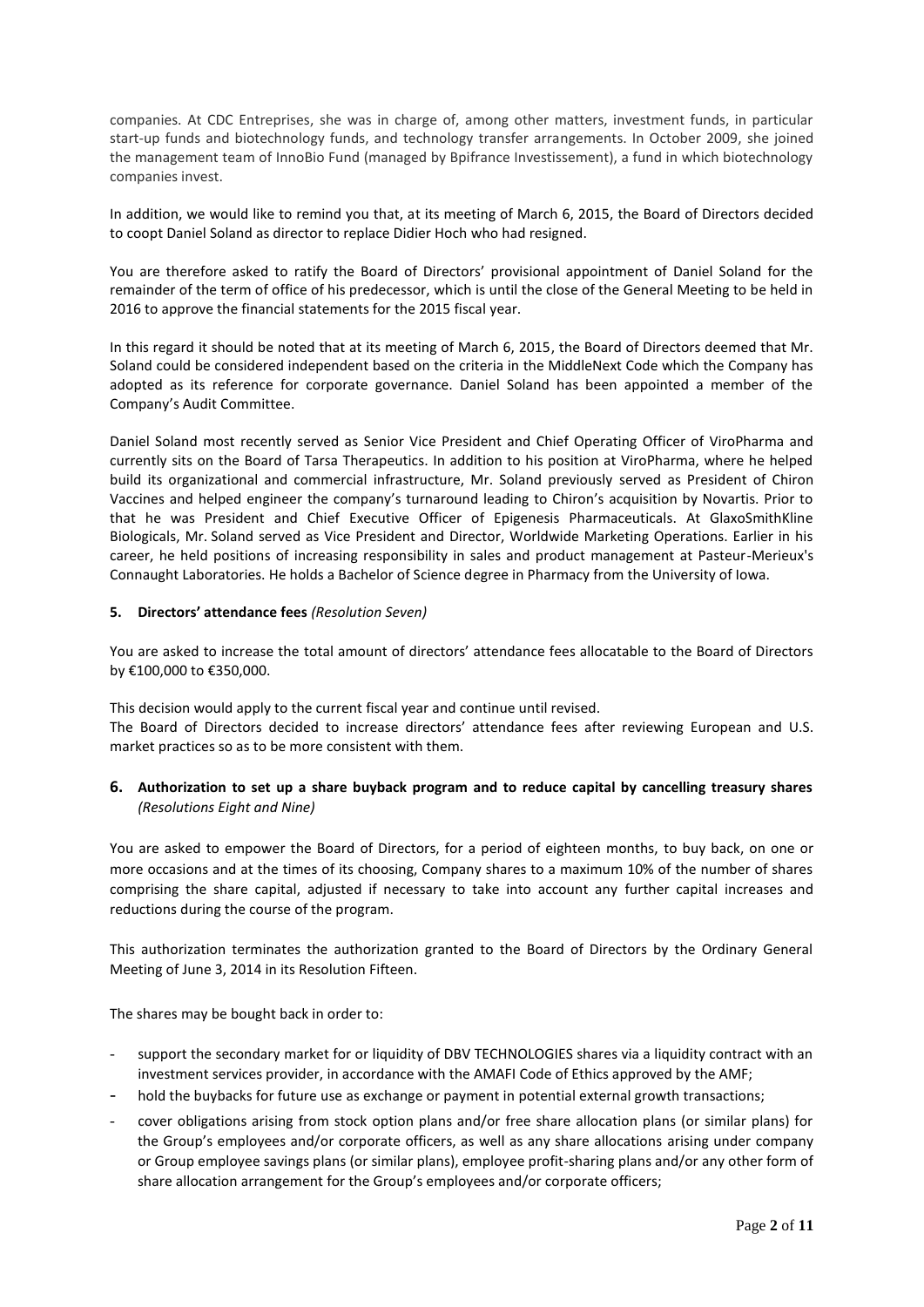- cover securities granting rights to Company share allocations in accordance with applicable regulations;
- proceed with the potential cancellation of the buybacks, subject to authorization under Resolution Nine of the Extraordinary General Meeting.

These buybacks may be in any form, including by purchasing blocks of shares, and at any time that the Board of Directors chooses.

These transactions cannot be executed, however, during a takeover bid.

The company does not intend to use options or derivatives.

You are asked to set the maximum buyback price at €100 per share and the maximum total buyback price at €80 million.

For the purposes of the cancellation objective, you are asked to empower the Board of Directors, for a period of 24 months, to cancel, at its sole discretion, up to the limit of 10% of the share capital existing on the date of the decision minus any shares cancelled during the 24 preceding months, the shares that the Company holds or may hold after all buybacks are completed and to reduce the Company's share capital by the same amount in accordance with applicable laws and regulations. Should a takeover bid for the Company be lodged by a third party, the Board of Directors cannot use this authorization until the offer period expires, unless empowered in advance to do so by the General Meeting.

If so authorized, the Board of Directors will therefore have the necessary powers to proceed in the same way.

#### **7. Financial authorizations**

The Board of Directors wishes to have the necessary powers to issue any stock that it considers opportune and necessary for the Company's business development.

In order to take new legislation into account, you are asked to renew the financial authorizations that are nearing expiry. You are also asked to renew early the financial authorizations that were used last year as well as the authorization to issue free bonus shares.

## **7.1 Authorization to increase share capital by incorporating reserves, profits and/or premiums (Resolution Ten)**

The existing authorization to increase share capital by incorporating reserves, profits and/or premiums expires on August 3, 2015.

You are therefore asked to renew and thereby grant to the Board of Directors, for a further period of 18 months, the authorization to increase capital by incorporating reserves, profits, premiums and other capitalizable items, by issuing and granting free bonus shares or by increasing the nominal value of existing ordinary shares, or by a combination of the two methods.

The nominal value of the capital increases under this authorization must not exceed 50% of the share capital existing on the date of the Board of Directors' decision to increase capital. This ceiling does not include the total nominal value of any additional ordinary shares that may be issued as legally required to preserve the rights of holders of securities giving rights to shares. This ceiling is independent of all other ceilings specified in other authorizations by this General Meeting.

Should a takeover bid for the Company be lodged by a third party, the Board of Directors cannot use this authorization until the offer period expires, unless empowered in advance to do so by the General Meeting.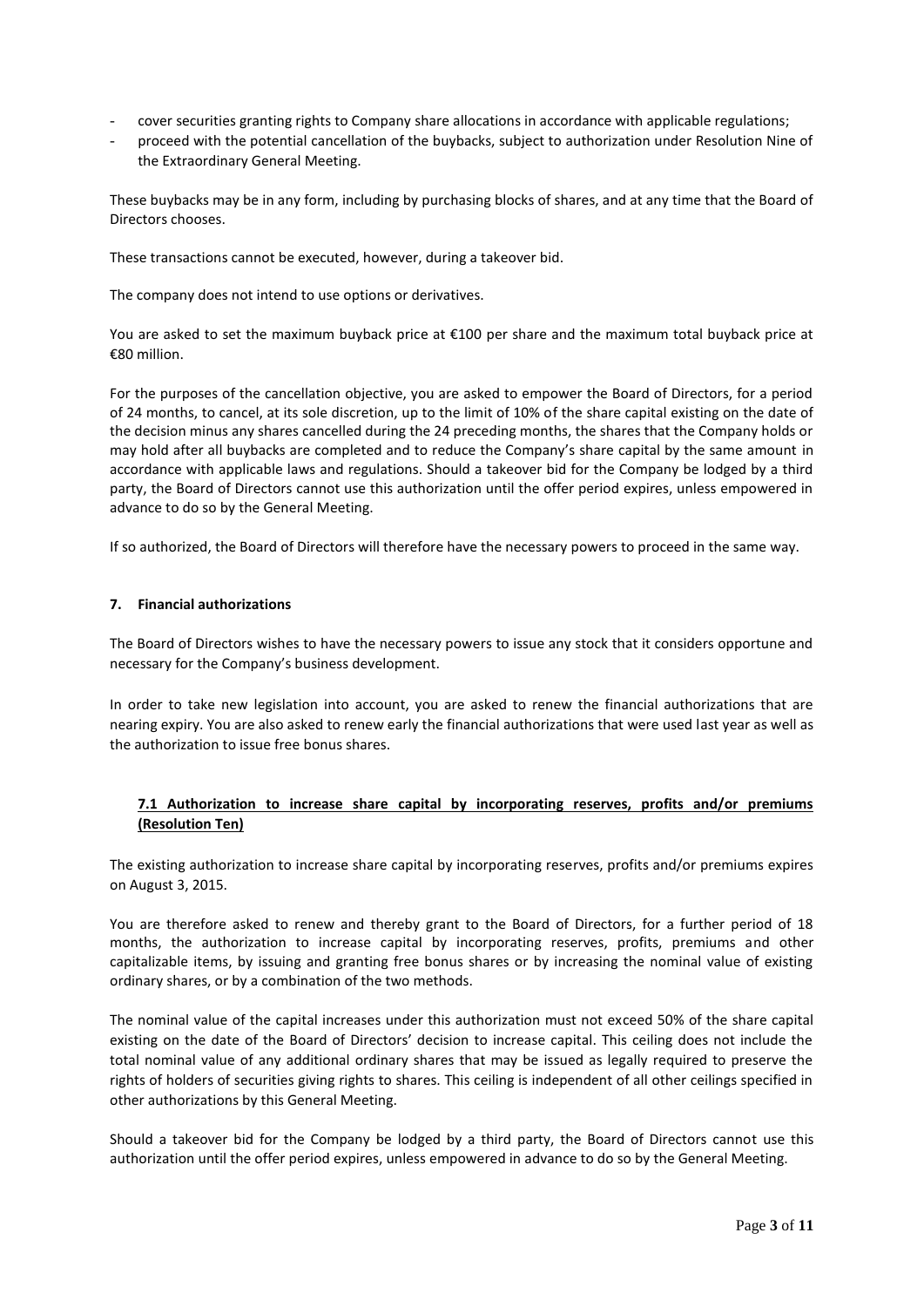This authorization cancels the effect of all earlier authorizations that have the same purpose.

## **7.2 Authorization to issue ordinary shares and/or securities while maintaining or removing preferential subscription rights**

The existing authorization to issue ordinary shares and/or securities for cash while maintaining preferential subscription rights expires on August 3, 2015. You are therefore asked to renew it with the following terms and conditions.

Furthermore, the existing authorization to issue ordinary shares and/or securities for cash while removing preferential subscription rights which had been used over the course of the 2014 financial year, you are therefore asked to renew it with the following terms and conditions.

The purpose of these authorizations is to grant to the Board of Directors, for a period of 18 months, full discretion to issue, at the times and in the circumstances of its choosing:

- ordinary shares
- and/or ordinary shares granting rights to the allocation of other ordinary shares or debt securities;
- and/or securities giving access to ordinary shares to be issued by the Company.

Under Article L. 228-93 of the French Commercial Code, the securities to be issued can confer rights to ordinary shares to be issued by any entity that directly or indirectly owns more than half the Company's capital or of which the Company directly or indirectly owns more than half the capital.

7.2.1 Authorization to issue ordinary shares giving access to ordinary shares or to the allocation of debt securities (of the Company or of a Group company), and/or securities giving access to ordinary shares to be issued (by the Company or a Group company) while maintaining preferential subscription rights *(Resolution Eleven)*

You are asked to set the maximum nominal value of the shares to be issued under this authorization at 30% of the share capital existing on the date of the Board of Directors' decision to increase capital. To this ceiling will be added the nominal value of any ordinary shares that may subsequently be issued as legally required to preserve the rights of the holders of securities giving access to the Company's capital, and to comply with any contractual arrangements for other adjustments.

This ceiling counts towards the overall ceiling on the nominal value of shares that may be issued under Resolution Twenty (65% of capital as of the date of this General Meeting).

Under this authorization, the issues would maintain shareholders' preferential subscription rights.

Should a takeover bid for the Company be lodged by a third party, the Board of Directors cannot use this authorization until the offer period expires, unless empowered in advance to do so by the General Meeting.

Should irreducible subscriptions, and reducible subscriptions (if any), not absorb the issue in full, the Board of Directors may use the following options:

- limit the issue to the amount subscribed, within regulatory limits if applicable;
- allocate free of charge all or some of the unsubscribed securities;
- offer to the public all or some of the unsubscribed securities.

This authorization cancels the effect of all earlier authorizations that have the same purpose.

7.2.2 Authorizations with the removal of preferential subscription rights (Resolutions Twelve and Thirteen)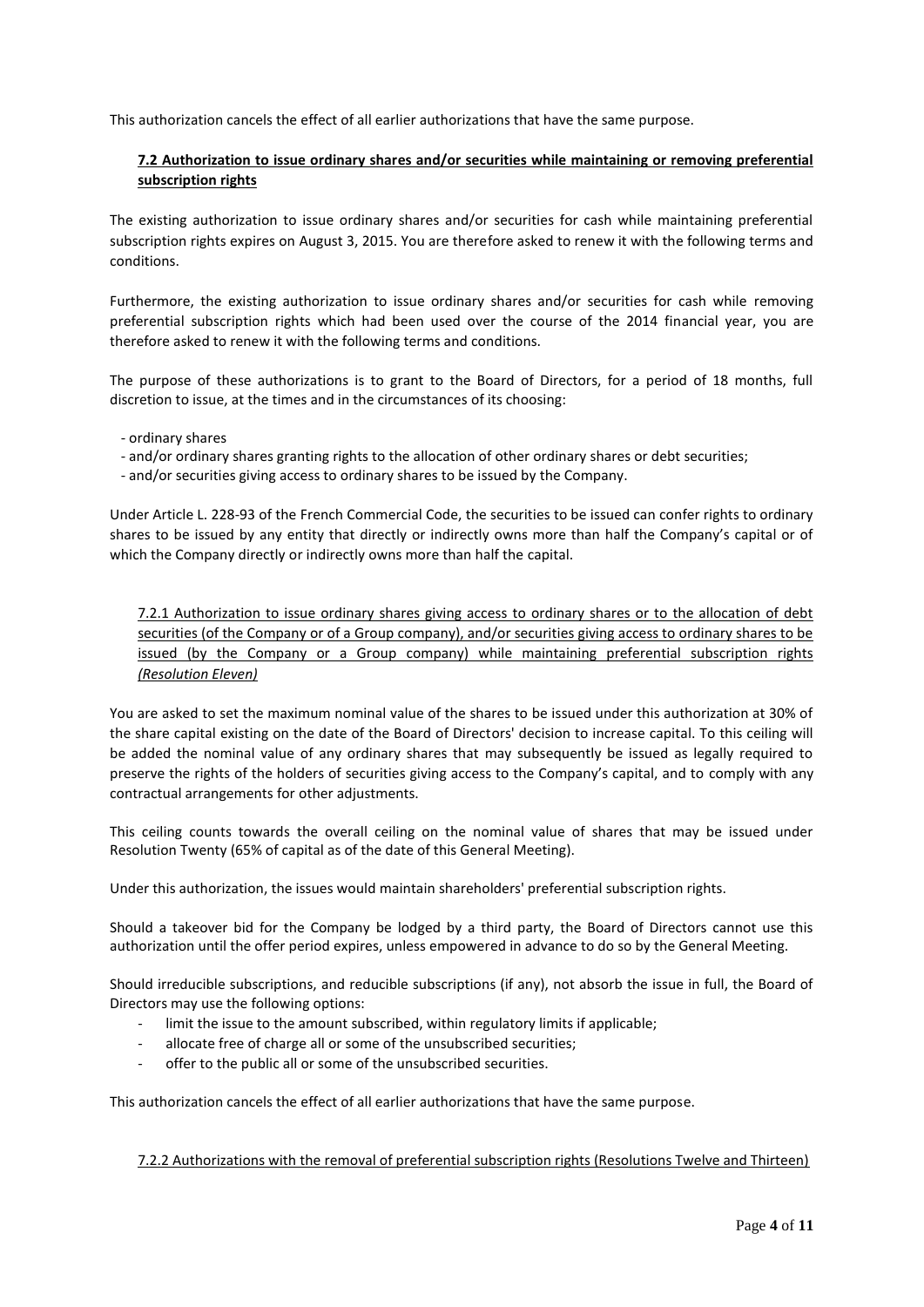7.2.2.1 Authorization to issue, in the form of a public offering, ordinary shares giving access to ordinary shares or to the allocation of debt securities (of the Company or of a Group company), and/or securities giving access to ordinary shares to be issued (by the Company or a Group company) with the removal of preferential subscription rights *(Resolution Twelve)*

Under this authorization, the securities would be issued as a public offering.

Shareholders' preferential rights to subscribe to ordinary shares and/or securities giving access to capital would be removed but the Board of Directors would have the option to grant shareholders priority subscription.

The total nominal value of shares that may be issued may not exceed 30% of the share capital existing on the date of the Board of Director's decision to increase capital. To this ceiling will be added, as necessary, the nominal value of the ordinary shares to be issued as legally required to preserve the rights of the holders of securities giving access to the Company's capital, and to comply with any contractual arrangements for other adjustments.

This ceiling counts towards the overall ceiling on the nominal value of shares that may be issued under Resolution Twenty (65% of capital as of the date of this General Meeting).

The sum accruing or that should accrue to the Company for each ordinary share issued, after taking into account the subscription price of any warrants, will be determined in accordance with applicable laws and regulations and therefore be at least equal to the minimum required by Article R. 225-119 of the French Commercial Code at the time that the Board of Directors exercises the authorization (weighted average of the share price over the three trading days immediately preceding the date it was set, with a maximum discount of 5%).

In the case of the issue of securities to be used as in-kind payment in a public exchange offer, the Board of Directors, within the limits set out above, would have the necessary powers to decide the list of securities for exchange, set the issue conditions, the exchange parity, and, if applicable, the amount of the equalization payment in cash, and set the issue terms and conditions.

Should a takeover bid for the Company be lodged by a third party, the Board of Directors cannot use this authorization until the offer period expires, unless empowered in advance to do so by the General Meeting.

Should the subscriptions not be absorbed in full, the Board of Directors may use the following options:

- **-** limit the issue to the amount subscribed, within regulatory limits if applicable;
- **-** allocate free of charge all or some of the unsubscribed securities.

This authorization cancels the effect of all earlier authorizations that have the same purpose.

7.2.2.2 Authorization to issue, in the form of a private placement, ordinary shares giving access to ordinary shares or to the allocation of debt securities (of the Company or of a Group company), and/or securities giving access to ordinary shares to be issued (by the Company or a Group company) with the removal of preferential subscription rights *(Resolution Thirteen)*

Under this authorization, the securities would be issued as an offer as specified in paragraph II of Article L. 411- 2 of the French Monetary and Financial Code.

Shareholders' preferential right to subscribe to ordinary shares and/or securities giving access to capital would be removed.

The total nominal value of shares that may be issued may not exceed 30% of share capital existing on the date of the Board of Director's decision to increase capital, and in any case may not exceed 20% of share capital in any year. To this ceiling will be added, as necessary, the nominal value of the ordinary shares to be issued as legally required to preserve the rights of the holders of securities giving access to the Company's capital, and to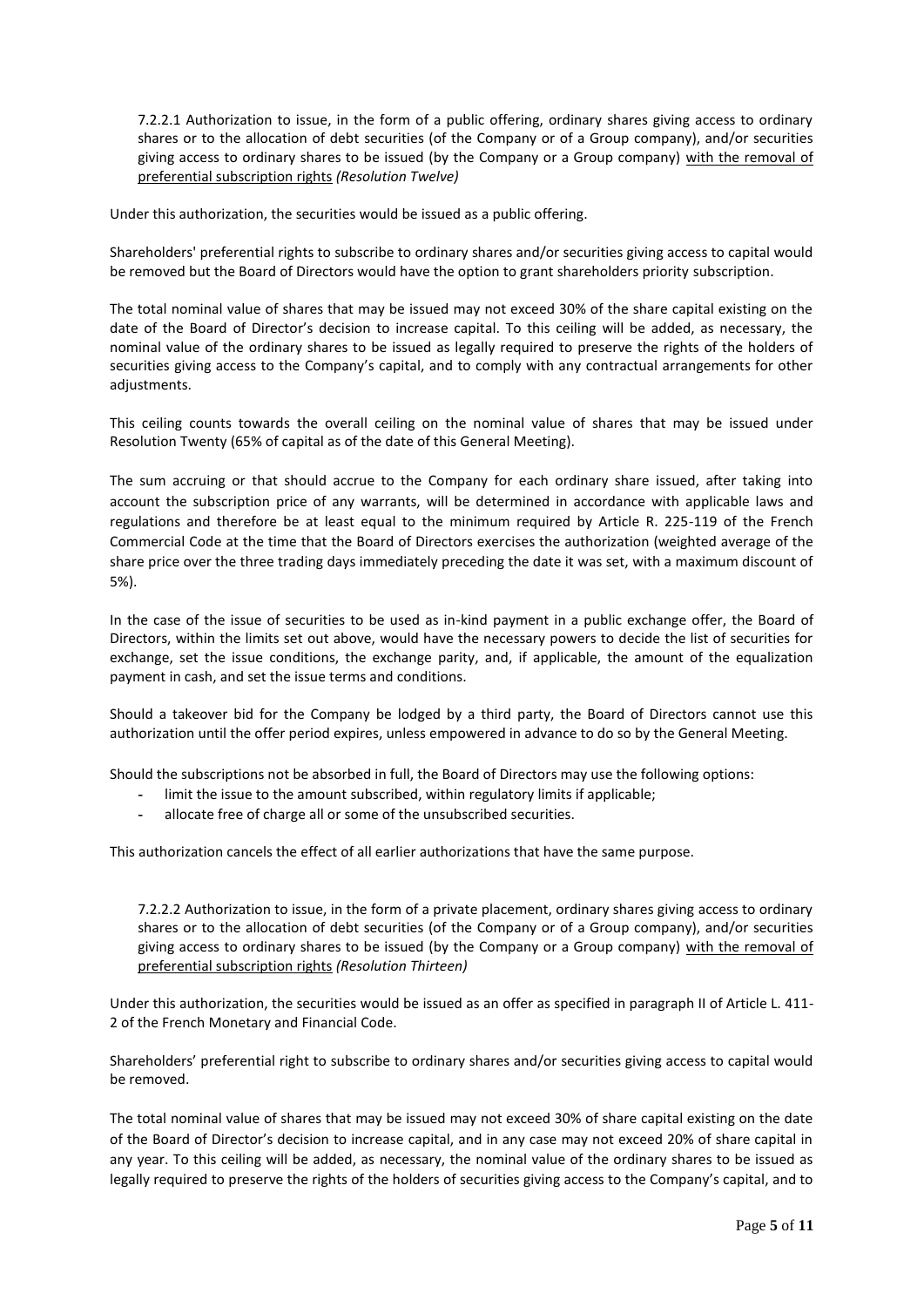comply with any contractual arrangements for other adjustments.

This ceiling counts towards the overall ceiling on the nominal value of shares that may be issued under Resolution Twenty (65% of capital as of the date of this General Meeting).

The sum accruing or that should accrue to the Company for each ordinary share issued, after taking into account the subscription price of any warrants, will be determined in accordance with applicable laws and regulations and therefore be at least equal to the minimum required by Article R. 225-119 of the French Commercial Code at the time that the Board of Directors exercises the authorization (weighted average of the share price over the three trading days immediately preceding the date it was set, with a maximum discount of 5%).

Should a takeover bid for the Company be lodged by a third party, the Board of Directors cannot use this authorization until the offer period expires, unless empowered in advance to do so by the General Meeting.

Should the subscriptions not be absorbed in full, the Board of Directors may use the following options:

- **-** limit the issue to the amount subscribed, within regulatory limits if applicable;
- **-** allocate free of charge all or some of the unsubscribed securities.

This authorization cancels the effect of all earlier authorizations that have the same purpose.

7.2.2.3 Determination of the method for setting the subscription price for an issue removing preferential subscription rights, up to an annual maximum of 10% of capital *(Resolution Fourteen)*

In accordance with Article L. 225-136-1 Paragraph 2 of the French Commercial Code, you are asked to authorize the Board of Directors, should it decide to issue ordinary shares or securities giving access to capital with the removal of preferential subscription rights as a public offering and/or private placement (*Resolutions Twelve and Thirteen*) up to an annual maximum of 10% of share capital, to waive the terms and conditions for setting the price specified in Resolutions Twelve and Thirteen, and instead to set the issue price of any equity securities to be issued as follows:

The issue price of the equity securities to be issued immediately or at a later date must not be lower than one or other, at the Board of Directors' discretion, of the following:

- either the weighted average Company share price on the trading day before the date on which the issue price is set, with a maximum discount of up to 15%,

- or the average price of five consecutive trades of Company shares selected from the thirty trading days immediately preceding the day on which the issue price is set, with a maximum discount of up to 15%.

This pricing exemption gives the Company more flexibility in deciding how to set the issue price, particularly when share prices are volatile.

This authorization cancels the effect of all earlier authorizations that have the same purpose.

#### 7.2.3 Authorization to increase the total amount issued in the event of excess demand *(Resolution Fifteen)*

As part of the authorizations maintaining or removing preferential subscription rights in Resolutions Eleven to Thirteen, you are asked to grant to the Board of Directors the option to increase, within applicable legal and regulatory limits, the number of shares initially intended to be issued.

This authorization cancels the effect of all earlier authorizations that have the same purpose.

**7.3 Authorization to increase share capital for use as payment for in-kind contributions of shares and securities** *(Resolution Sixteen)*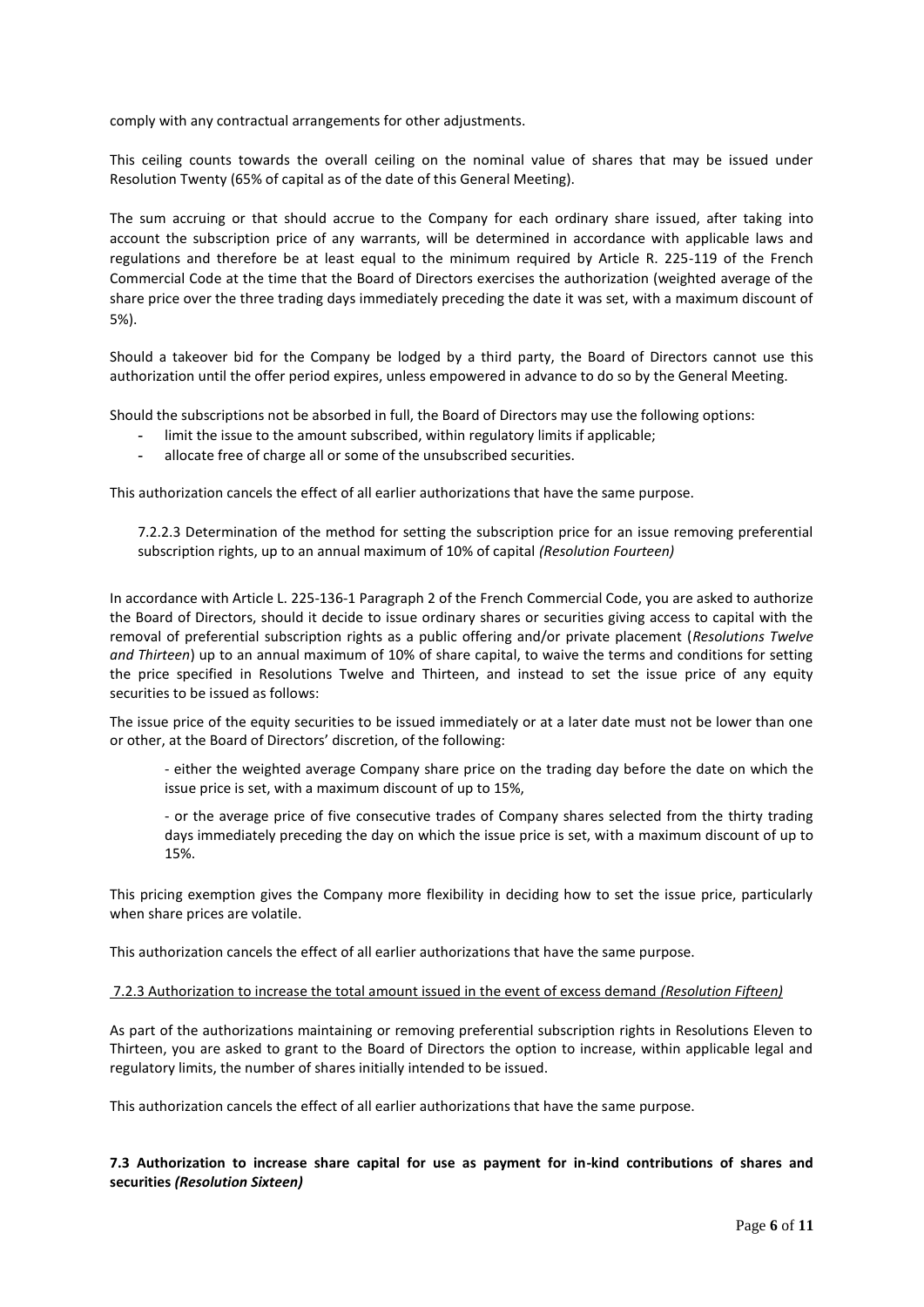To facilitate external growth operations, you are asked to empower the Board of Directors to increase share capital by issuing ordinary shares or securities giving access to capital for use as payment for in-kind contributions to the Company and consisting of equity securities or securities giving access to capital.

This authorization would be granted for a period of 18 months.

The total nominal value of the ordinary shares that may be issued under this authorization must not exceed 10% of the share capital existing on the date of this General Meeting, not taking into account the nominal value of any ordinary shares that may be issued as legally required to preserve the rights of holders of securities giving access to the Company's capital, and to comply with any contractual arrangements for other adjustments. This ceiling counts towards the overall ceiling on the nominal value of shares that may be issued under Resolution Twenty (65% of capital as of the date of this General Meeting).

Should a takeover bid for the Company be lodged by a third party, the Board of Directors cannot use this authorization until the offer period expires, unless empowered in advance to do so by the General Meeting.

This authorization cancels the effect of all earlier authorizations that have the same purpose.

## **7.4 Authorization to issue share subscription warrants (BSA); warrants to subscribe to and/or purchase new and/or existing shares (BSAANE); and/or warrants to subscribe to and/or purchase new and/or existing redeemable shares (BSAAR)** *(Resolution Seventeen)*

You are asked to empower the Board of Directors to issue to one category of persons:

- share subscription warrants (BSA):
- warrants to subscribe to and/or purchase new and/or existing shares (BSAANE);
- warrants to subscribe to and/or purchase new and/or existing redeemable shares (BSAAR).

This authorization is for a period of 18 months counting from the date of the General Meeting, with the following terms and conditions. This authorization cancels the effect of all earlier authorizations that have the same purpose.

Should a takeover bid for the Company be lodged by a third party, the Board of Directors cannot use this authorization until the offer period expires, unless empowered in advance to do so by the General Meeting.

Should the Board of Directors use this authorization, Article L. 225-138 of the French Commercial Code requires the Board to prepare an additional report certified by its Statutory Auditors describing the definitive conditions of the operation.

## *- Reasons for the authorization to issue the above-mentioned warrants, the removal of preferential subscription rights, and the characteristics of the eligible persons*

You are asked to authorize the issuance of the above-mentioned warrants for the following reasons: to permit certain employees or corporate officers of the Company or of a company belonging to the Group, by subscribing to the warrant, to share in the benefits of its share price growth while taking on the corresponding risks.

With this in mind, you are asked, in accordance with Article L. 225-138 of the French Commercial Code, to remove preferential subscription rights from the following persons: corporate officers, members of the scientific committee, and employees of the Company as well as persons related via a service or consultancy contract with the Company or with French or non-French companies that are related to the Company in the sense of Article L. 225-180 of the French Commercial Code.

It is up to the Board of Directors to use the authorization to select the beneficiaries from among the persons defined above, and the number of warrants to be allocated to each.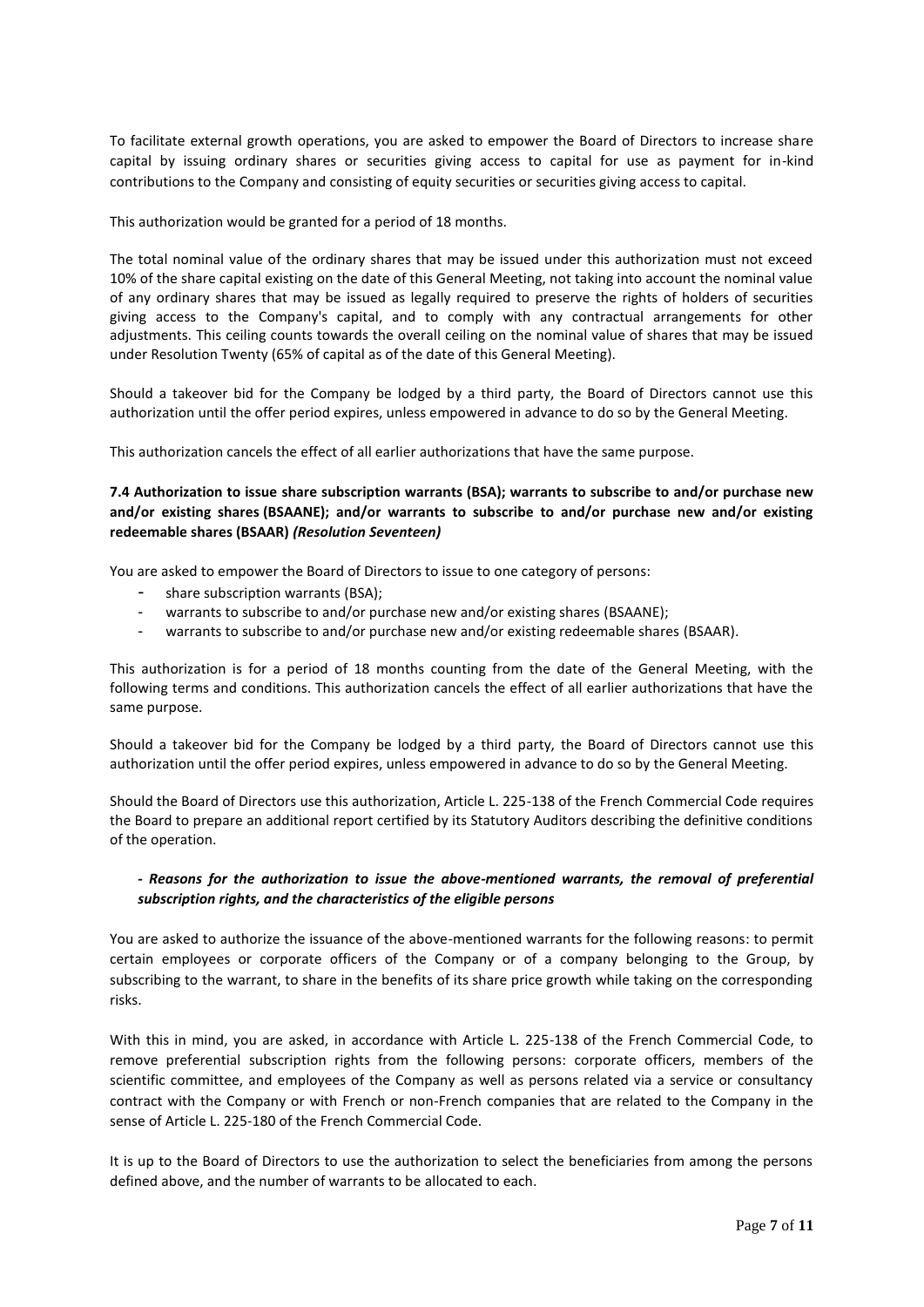It should be noted that Chairman & CEO Pierre-Henri Benhamou (directly or indirectly through the company Phys) and Chief Operating Officer David Schilansky will abstain from voting on this Resolution so as not to sway the vote.

## *-* **Characteristics of the above-mentioned warrants that may be issued**

The above-mentioned warrants may be issued on one or more occasions, in the proportions and at the times decided by the Board of Directors, granting the right to subscribe to and/or purchase shares in DBV Technologies at a price set by the Board of Directors at the time that it decided to issue the warrants, using the following method to set the price.

This authorization implies that the shareholders waive their preferential rights to subscribe to any shares that may be issued by the exercise of warrants to the benefit of the holders of the above-mentioned warrants.

The characteristics of the above-mentioned warrants issued under this authorization are set by the Board of Directors at the time that they decide to issue them.

The Board of Directors will be empowered, subject to applicable laws and the provisions below, to issue the above-mentioned warrants, and in particular to identify the beneficiaries from among the category of persons defined above, the type and number of warrants to be allocated to each, the number of shares enabled by each warrant, the issue price of the warrants, and the subscription and/or purchase price of the shares entitled by the warrants under the stated conditions, the terms and conditions and deadlines for subscriptions and the exercise of warrants, the adjustment methods, and in general all the terms and conditions of the issue;

#### *-* **Subscription and/or purchase price when exercising the above-mentioned warrants**

The subscription and/or subscription price of the shares acquired by exercising the warrants, after taking into account the warrant issue price, will be at least equal to the average closing price of DBV Technologies shares over the 20 trading days immediately preceding the decision to issue the warrants.

This price will be set by the Board of Directors that decided to issue the warrants.

## **- Maximum value of the capital increase resulting from the exercise of the above-mentioned warrants, that may be attributable to this authorization**

The total nominal value of shares to which the warrants issued under this authorization give entitlement may not exceed 4% of the capital existing on the day of this General Meeting. To this ceiling will be added, as necessary, the nominal value of the ordinary shares to be issued as legally required to preserve the rights of the holders of the above-mentioned warrants, and to comply with any contractual arrangements for other adjustments. This ceiling is independent of all other ceilings specified in other authorizations by this General Meeting.

Should the subscriptions not be absorbed in full, the Board of Directors may use the following options:

- limit the issue to the amount subscribed, within regulatory limits if applicable;
- allocate free of charge all unsubscribed warrants to the category of persons described above.

The Board of Directors has all necessary powers to record the completion of the capital increase resulting from the exercise of the above-mentioned warrants and to amend the Articles of Association accordingly. It may, at its sole discretion, post the cost of the capital increase to the amount of the associated premiums and deduct the necessary sums from this amount to bring the statutory reserve to one tenth of the new share capital after each increase.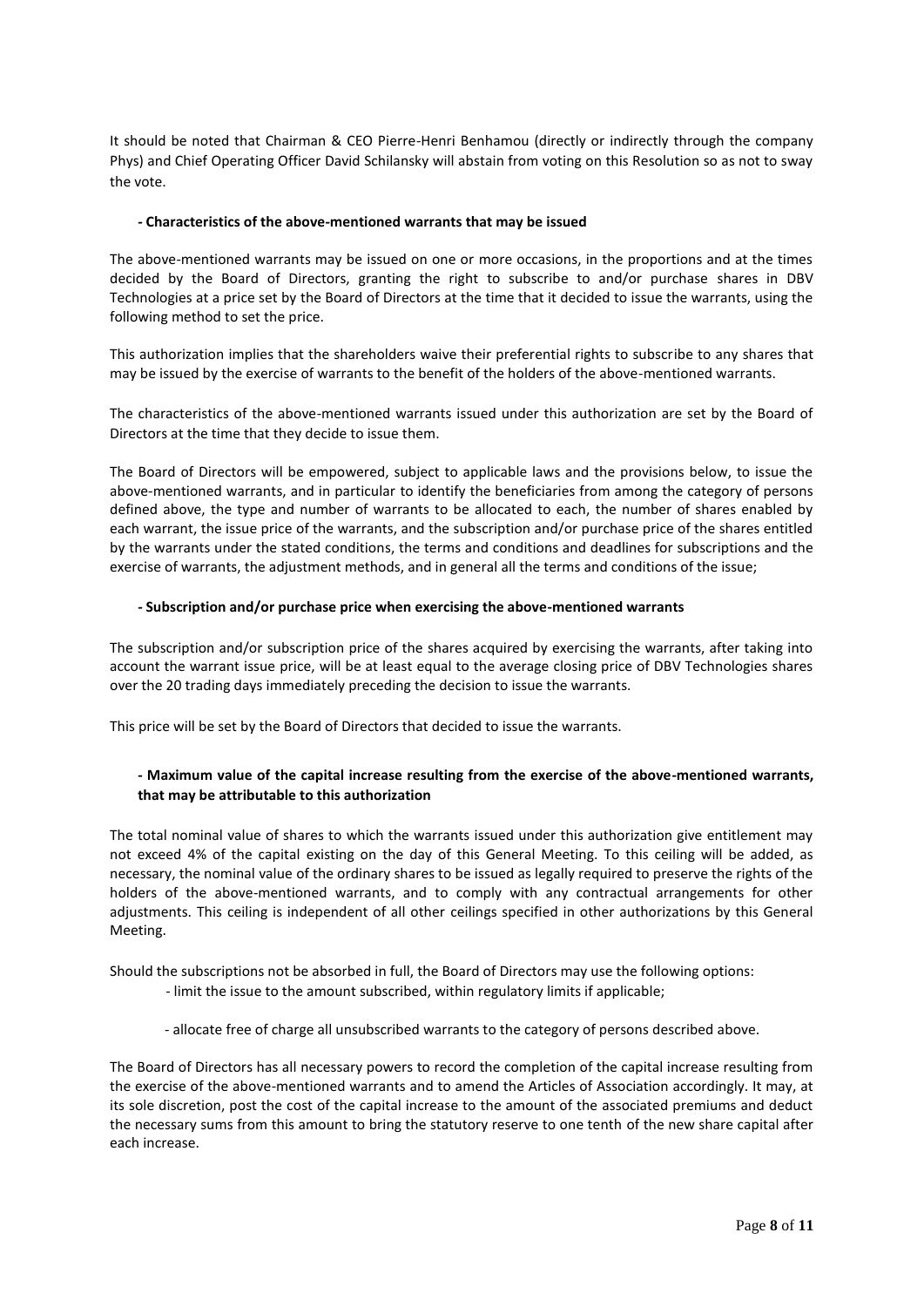## **7.4 Authorization to increase capital to the benefit of members of employee savings plans** *(Resolution Eighteen)*

You are asked to vote on this Resolution in order to comply with Article L. 225-129-6 of the French Commercial Code which requires an Extraordinary General Meeting to vote on a Resolution to increase capital under the terms specified in Articles L. 3332-18 et seq. of the French Labor Code, when it delegates its authority to raise capital in cash. As this Meeting has been convened to vote on a number of authorizations to increase capital in cash, it should therefore also vote on an authorization to the benefit of members of an employee savings plan, given that the inclusion of this authorization on the Meeting agenda also satisfies the Company's three-yearly obligation specified in the above provisions.

Accordingly, you are asked to authorize the Board of Directors to increase capital on one or more occasions by issuing ordinary shares or securities giving access to the Company's capital, reserved for members of one or more group or company employee savings plan(s) set up by the Company and/or related French or non-French companies in the sense of Article L.225-180 of the French Commercial Code and Article L.3344-1 of the French Labor Code.

Under Article L.3332-21 of the French Labor Code, the Board of Directors may allocate to the beneficiaries free shares already issued or to be issued, or other securities giving access to the Company's capital issued or to be issued (i) as the contribution that may be paid pursuant to the regulations governing the group or company savings plans, and/or (ii) as a discount, if any.

In accordance with applicable law, the General Meeting removes shareholders' preferential subscription rights.

The maximum nominal value of the capital increases that may be enacted under this authorization is 2% of the share capital existing on the date of the Board of Directors' decision to enact this increase, it being understood that this ceiling is independent of all other capital increase ceilings specified in other authorizations. To this ceiling will be added, as necessary, the additional amount of ordinary shares that may be issued as legally required to preserve the rights of holders of securities granting rights to the Company's equity securities, and to comply with any contractual arrangements for other adjustments.

This authorization would be granted for a period of 26 months.

Under Article L. 3332-19 of the French Labor Code, the price of the shares to be issued must be between 80% and 100% of the Company's average opening share price over the twenty trading days immediately preceding the date of the Board of Directors' decision to increase capital by issuing the corresponding shares (or between 70% and 100% of that average when the vesting period specified in the savings plan is ten years or longer, under Articles L. 3332-25 and L. 3332-26 of the French Labor Code).

The Board of Directors would have the necessary powers to set the terms for the issue(s), and if applicable, record the execution of the resulting capital increases, amend the Articles of Association accordingly, impute, as it sees fit, the costs of the capital increase to the amount of the related premiums and deduct the necessary sums from this amount to bring the statutory reserve to one tenth of the new share capital after each increase and in general, perform all similar requirements.

This authorization would terminate early the existing authorization.

## **7.5 Authorization to grant free shares to certain employees and/or corporate officers** *(Resolution Nineteen)*

The Company has an existing authorization for this purpose. You are asked to renew it early. The new authorization, which would terminate the existing one, would benefit from the new provisions of the "Macron Law".

Accordingly, you are asked to renew, for a period of 38 months, the authorization granted to the Board of Directors, under Article L. 225-197-1 of the French Commercial Code, to grant free of charge new shares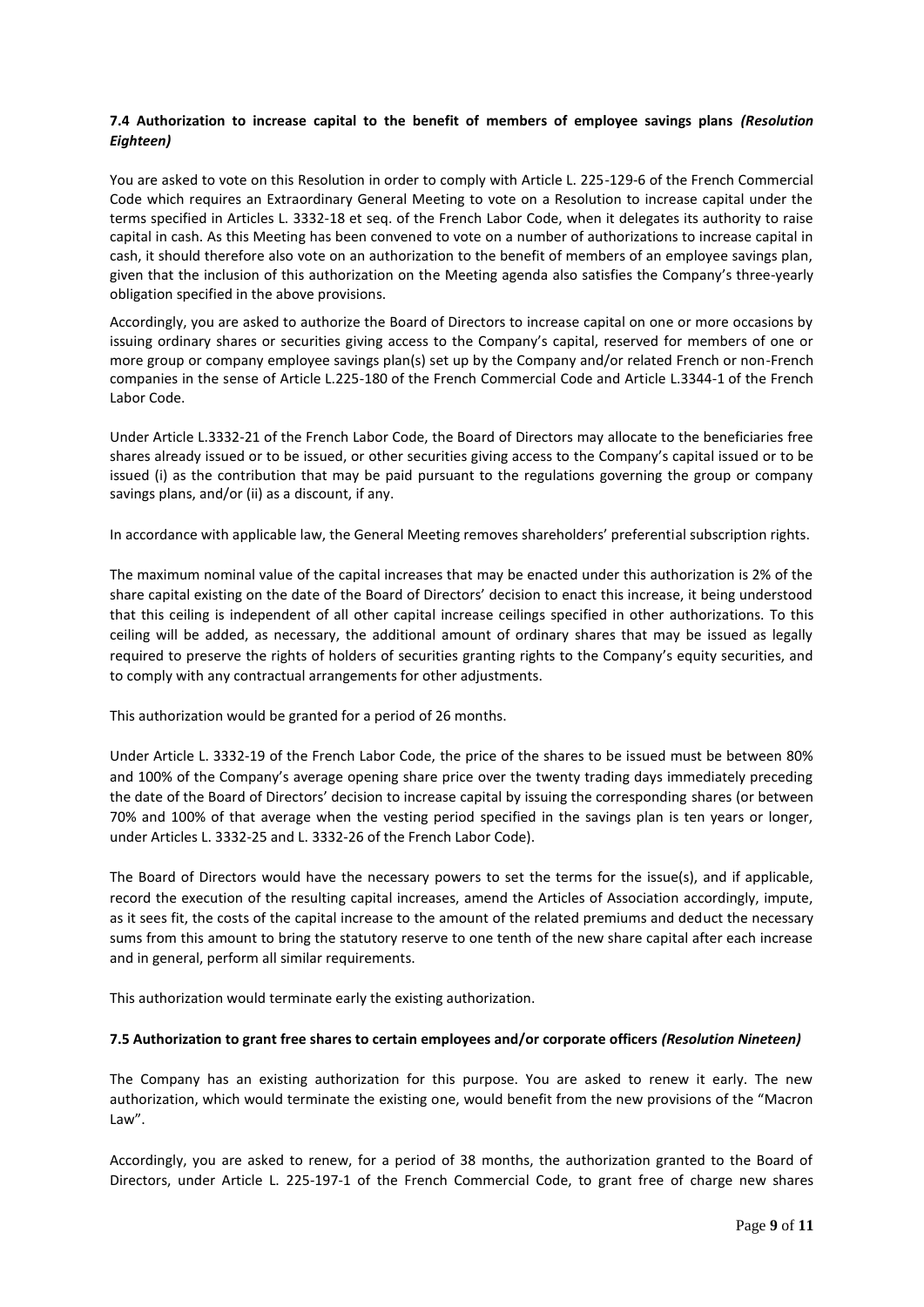resulting from a capital increase that is based on incorporating reserves, premiums or profits, or existing shares.

The beneficiaries of these grants may be:

- employees of the Company or of companies directly or indirectly related to it in the sense of Article L. 225- 197-2 of the French Commercial Code;
- corporate officers who meet the conditions in Article L. 225-197-1 of the French Commercial Code.

The number of shares that may be granted free by the Board of Directors under this authorization must not exceed 5% of the share capital existing on the date of this General Meeting.

The grant of shares to beneficiaries will become final at the end of a vesting period to be set by the Board of Directors, which must not be less than the legal minimum. Beneficiaries will be required to hold those shares for a lock-in period set by the Board of Directors, which must not be less than the legal minimum. The combined length of the vesting period and the lock-in period must not be less than the legal minimum.

On an exceptional basis, shares may be vested before the end of the vesting period in the case of a beneficiary with a Class II or Class III disability in the sense of Article L. 341-4 of the French Social Security Code.

The vesting of free shares for key managers of the Company will be conditional on performance targets set by the Board of Directors.

This authorization automatically implies that shareholders waive their preferential subscription rights to the newly issued shares based on the capitalization of reserves, premiums and profits.

In sum, the Board of Directors will have, subject to the limits specified above, all necessary powers to set the terms, conditions and vesting criteria for the shares; to designate the beneficiaries of free shares from among persons meeting the conditions specified above as well as the number of shares accruing to each beneficiary; to ensure, where necessary, the existence of sufficient reserves and to proceed, at every grant of shares to the payment into a locked reserves account of any sums required to pay up the new shares to be granted; to decide to increase capital on one or more occasions by incorporating reserves, premiums or profits, commensurate with the issue of the free new shares granted; to purchase the necessary shares through a share buyback program and allocate them to the free shares grant plan; to determine, where necessary, the impact on beneficiaries' rights of any arrangements that modify capital or that may impact the value of the shares to be granted and that take effect during the vesting period; to take all appropriate measures to ensure that beneficiaries comply with their lock-in obligation; and in general to do everything necessary in accordance with applicable regulations to implement this authorization.

## *8.* **Combined overall ceiling applicable to the authorizations in Resolutions Eleven, Twelve, Thirteen and Sixteen of this General Meeting** *(Resolution Twenty)*

You are asked to set at 65% of the Company's share capital existing on the date of this General Meeting, the maximum combined nominal value of all shares issuable under the following authorizations submitted to this Meeting:

- Authorization to the Board of Directors to issue ordinary shares giving access to ordinary shares or, where necessary, to the allocation of debt securities (of the Company or of a Group company), and/or securities giving access to ordinary shares to be issued (by the Company or a Group company) while maintaining preferential subscription rights (Resolution Eleven)
- Authorization to the Board of Directors to issue, in the form of a public offering, ordinary shares giving access, where necessary, to ordinary shares or to the allocation of debt securities (of the Company or of a Group company), and/or securities giving access to ordinary shares to be issued (by the Company